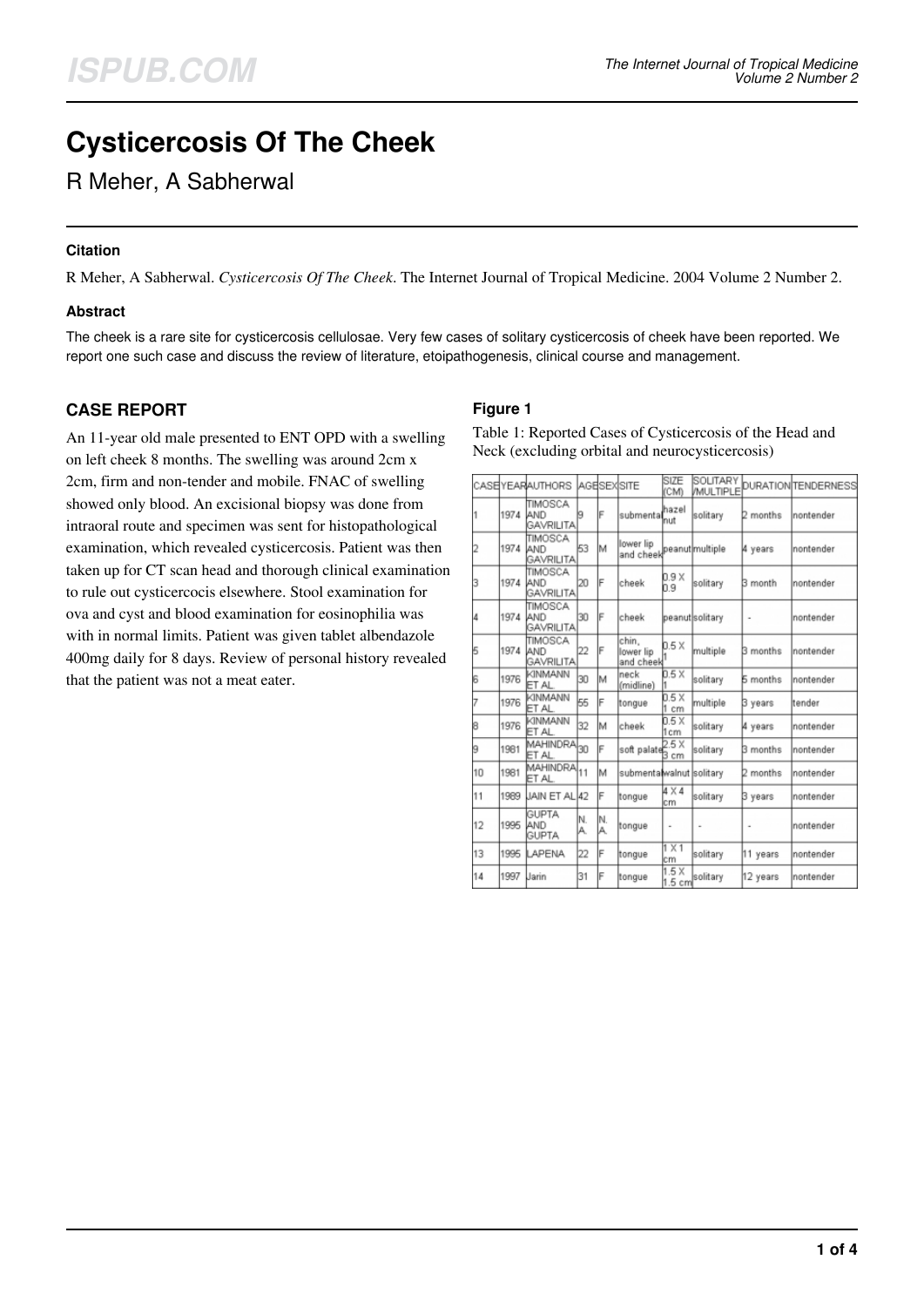## **Figure 2**

Figure 1: clinical photograph of the patient showing swelling in the cheek



**Figure 3** Figure 2: microphotograph of a cyst



# **DISCUSSION ETIOLOGY AND PATHOGENESIS**

The pork tapeworm (T. solium) can cause two distinct forms of infection. The form that develops depends on whether humans are infected with adult tapeworms in the intestine or with larval forms in the tissues (cysticercosis). Humans are the only definitive hosts for T. solium; pigs are the usual intermediate hosts, although dogs, cats, and sheep may harbor the larval forms. The adult tapeworm generally resides in the upper jejunum. Its globular scolex attaches by both sucking disks and two rows of hooklets. The tapeworm, usually about 3 meters in length, may have as many as 1000 proglottids each of which produces up to 50,000 eggs. Groups of 3 to 5 proglottids generally are released and excreted into the feces, and the eggs in these proglottids are infective for both humans and animals. The eggs survive in

the environment for several months After ingestion by the intermediate host (pig), eggs embryonate, penetrate the intestinal wall, and are carried to many tissues via systemic circulation, with a predilection for striated muscle of the neck, tongue, and trunk. Within 60 to 90 days, the encysted larval stage develops. These cysticerci can survive for long periods. Humans acquire infections that lead to intestinal tapeworms by ingesting undercooked pork containing cysticerci. Infections that cause human cysticercosis follow the ingestion of T. solium eggs, usually from fecally contaminated food. Autoinfection may occur if an individual with an egg-producing tapeworm ingests eggs derived from his or her own feces or if eggs pass by reflux from the intestine into the stomach. The growing larva in cysticercosis may provoke a series of inflammatory reactions including infiltration of neutrophils and eosinophils, lymphocytes, plasma cells, and at times giant cells, followed by fibrosis and necrosis of capsule with eventual caseation or calcification of the larva.

# **CLINICAL FEATURES**

Intestinal infections with T. solium may be asymptomatic. Epigastric discomfort, nausea, a sensation of hunger, weight loss, and diarrhea are infrequent. Human cysticercosis may be seen in brain, meninges, liver, lungs, orbit and peritoneum, however it is rare in tongue muscle. Clinical symptoms vary according to the site of involvement. Dead cysts in brain can swell, causing surrounding nerve tissue reactions and manifests as space occupying lesions with headache, vomiting and seizures. These may be asymptomatic as in case of tongue or cheek.

## **DIAGNOSIS**

The diagnosis of intestinal T. solium infection is made by the detection of eggs or proglottids in stool. For cysticercosis, definitive diagnosis requires examination of the cysticercus in an involved tissue, but a diagnosis often can be based on clinical presentation in conjunction with compatible results in radiographic studies, especially computed tomography (CT) and magnetic resonance imaging (MRI) and serologic tests. For soft tissue involvement, plain films may reveal multiple calcified "puffed-rice" lesions.

## **TREATMENT**

The management of cysticercosis can involve chemotherapy, surgery, and supportive medical treatment. Intestinal T. solium infection is treated with praziquantel. Asymptomatic patients with calcified soft tissue or neural lesions generally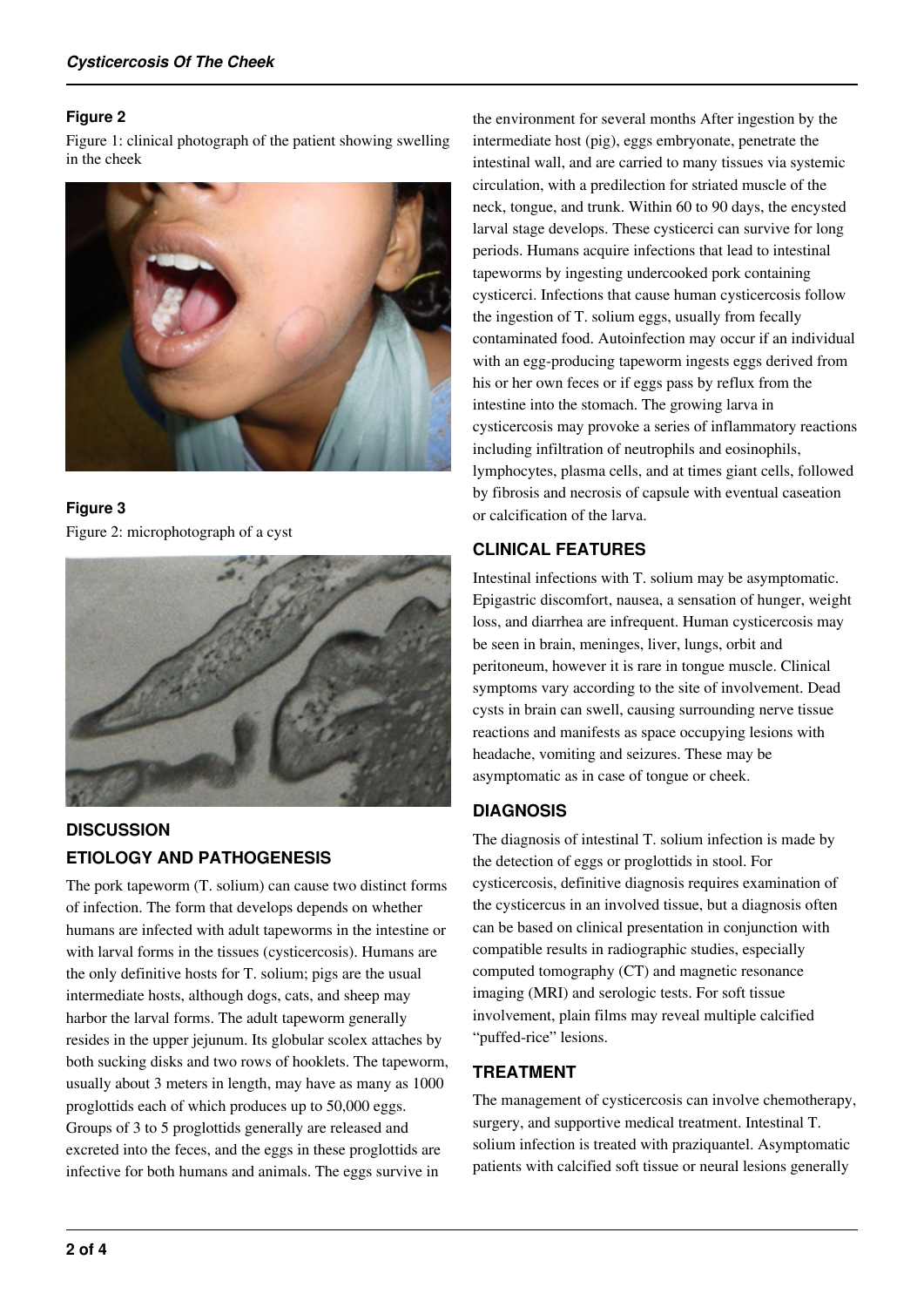require no treatment. For symptomatic patients with neurocysticercosis, both praziquantel (50 mg/kg per day in three doses for 15 days) and albendazole (15 mg/kg per day in three doses for 8 to 28 days) are effective. Because both agents provoke inflammatory responses around dying cysticerci, patients receiving either drug should be hospitalized and given high doses of glucocorticoids during treatment. For ocular and spinal lesions, drug-induced inflammation may cause irreversible damage; thus, these lesions as well as those within the ventricles are best managed by surgical resection. Not all neurological deficits resolve after therapy, and some patients may require continued anticonvulsive treatment. Soft tissue lesion if causing problem or looking cosmetically bad should be surgically excised.

# **PREVENTION**

The major means of preventing infection is the adequate cooking of pork. The prevention of cysticercosis involves minimizing the opportunities for ingestion of fecally derived eggs by means of good personal hygiene, effective fecal disposal, and treatment and prevention of human intestinal infections.

## **CONCLUSION**

For an ENT surgeon who encounters a cheek mass or any head and neck mass, which are histopathologically "cysticercosis", may have a diagnostic and a therapeutic dilemma owing to the rarity of the disease. Infestation in this area is relatively benign as compared to ocular- and neurocysticercosis. Most of the cases reported present as an asymtomatic mass. Treatment with cure is primarily surgical; however, a basic blood examination with focus on the eosinophils; a stool exam, and radiographic examination (cyst calcification) would rule out multiple organ involvement. The patient should be followed up for ophthatlmologic, neurologic, as well as otolaryngologic signs and symptoms of cysticercosis cellulosae.

# **CORRESPONDENCE TO**

Dr Ravi Meher Assistant professor Himalayan Institute of Medical Sciences, Jollygrant, Dehradun, Uttranchal India E mail- meherravi@hotmail.com

#### **References**

1. Gupta SC, Gupta SC, Cysticercosis of the tongue. ENT Journal 1995; 74(3): 174-178. 2. Jain et al. Cysticercosis of the tongue. Journal of Laryngology and Otology 1989; 103:1227-1228. 3. Kinnman J et al. Cysticercosis in Otolaryngology. Archives of Otolaryngology 1976; 102:144-147. 4. Nigam S, Singh T, Mishra A, Chaturvedi KU. Oral cysticercosis--report of six cases: Head Neck 2001 Jun; 23(6): 497-9. 5. Saran RK, Rattan V, Rajwanshi A, Nijkawan R, Gupta SK. Cysticercosis of the oral cavity: report of five cases and a review of literature. Int J Paediatr 1998 Dec;8(4): 273-8. 6. Harrison's Principles of Internal Medicine 13th Edition, volume 1, chapter 184,931-932.

7. Timosca G. and Gavrilita L. (1974) Cysticercosis of maxillo-facial region. Oral Surgery, Oral Medicine, Oral Pathology, 37. 390-400.

8. Mahindra S, Daljit R, Sohail M. A. and Maheshwari H. B. (1981) Cysticcrcosis in the practice of otolaryngology. Acta otolaryngologica, 92: 189-191.